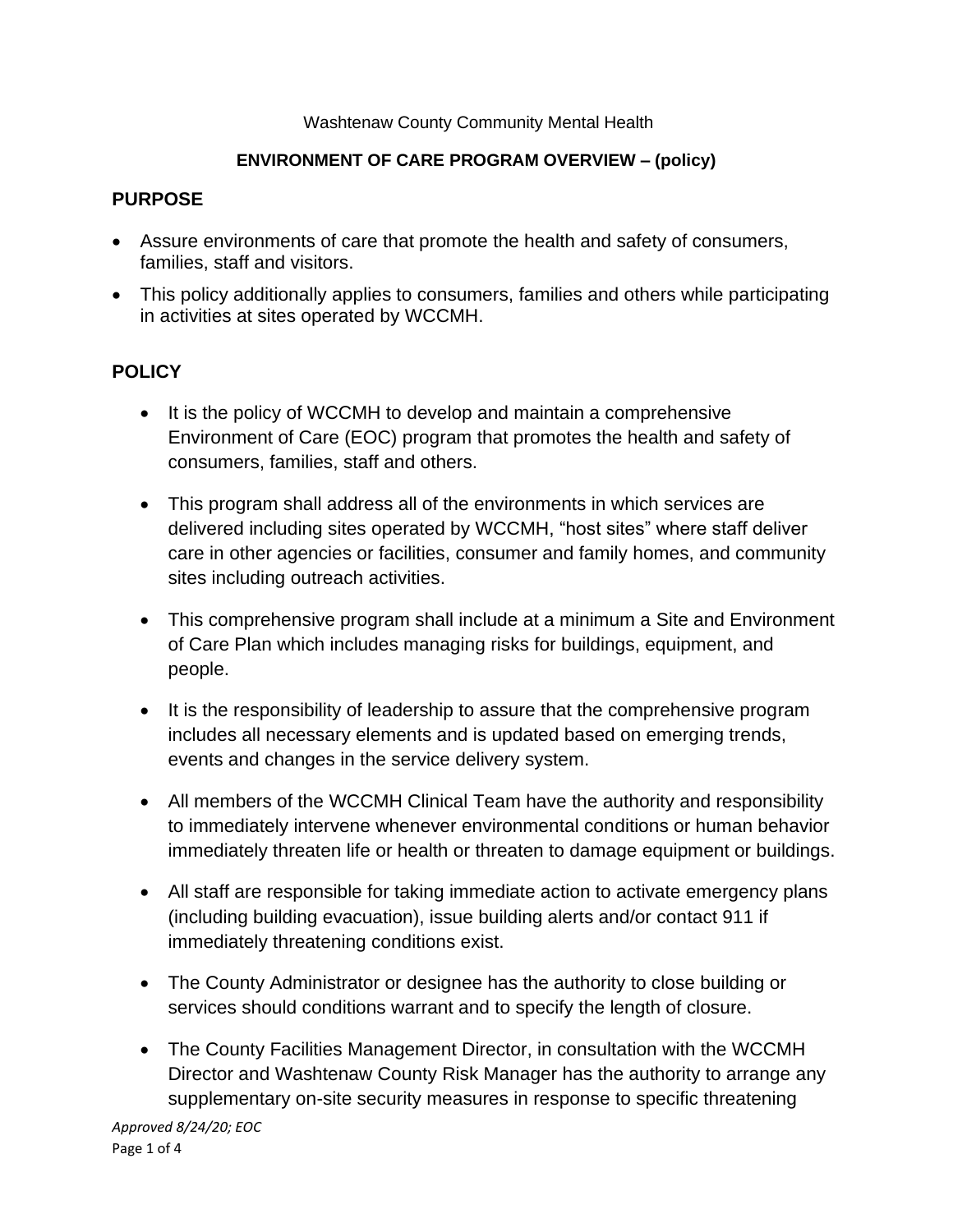conditions or failures of existing security systems and to determine when such measures are no longer warranted.

- The program shall also promote and reflect the values of a recovery-oriented system of care including:
	- o Welcoming, accessible and engaging services
	- o A focus on quality and safety in every encounter
	- o Services that are trauma informed and based in a culture of gentleness
	- o Capable and competent delivery of services
	- $\circ$  Leadership and staff engagement in broader community initiatives that promote the health and safety of consumers, families and staff
	- o Close collaboration with funding partners and other providers
	- o Program hours that reflect customer and community needs.
- Leadership is responsible for:
	- o Planning and allocating appropriate resources, space and equipment to assure health and safety
	- o Establishing a structure under which all elements of the Environment of Care plan operates. Systems must be responsive both to ongoing, ordinary operations as well as sudden and potentially overwhelming events. Systems will use an Incident Command Structure for urgent/emergent responses.
	- o Educating staff in all aspects of the comprehensive plan and in general principles and values that create a culture that promotes health and safety
	- o Assuring educational and informational opportunities related to health safety for consumers and families
	- $\circ$  Creating a culture of open communication where consumers, families and staff feel free to express concerns and have appropriate avenues to be heard
	- o Assuring that each component of the comprehensive program establishes standards and measures and develops and carries out appropriate plans and activities.
	- o Review of quarterly reports that include completion of annual goals related to safety as well as the analysis of monthly data collected at each site related to safety.
- All policies, plans and activities to be conducted under the Environment of Care shall be in compliance with applicable standards, including but not limited to, Joint Commission; Michigan Department of Health and Human Service contractual requirements; Michigan Mental Health Code; third party payer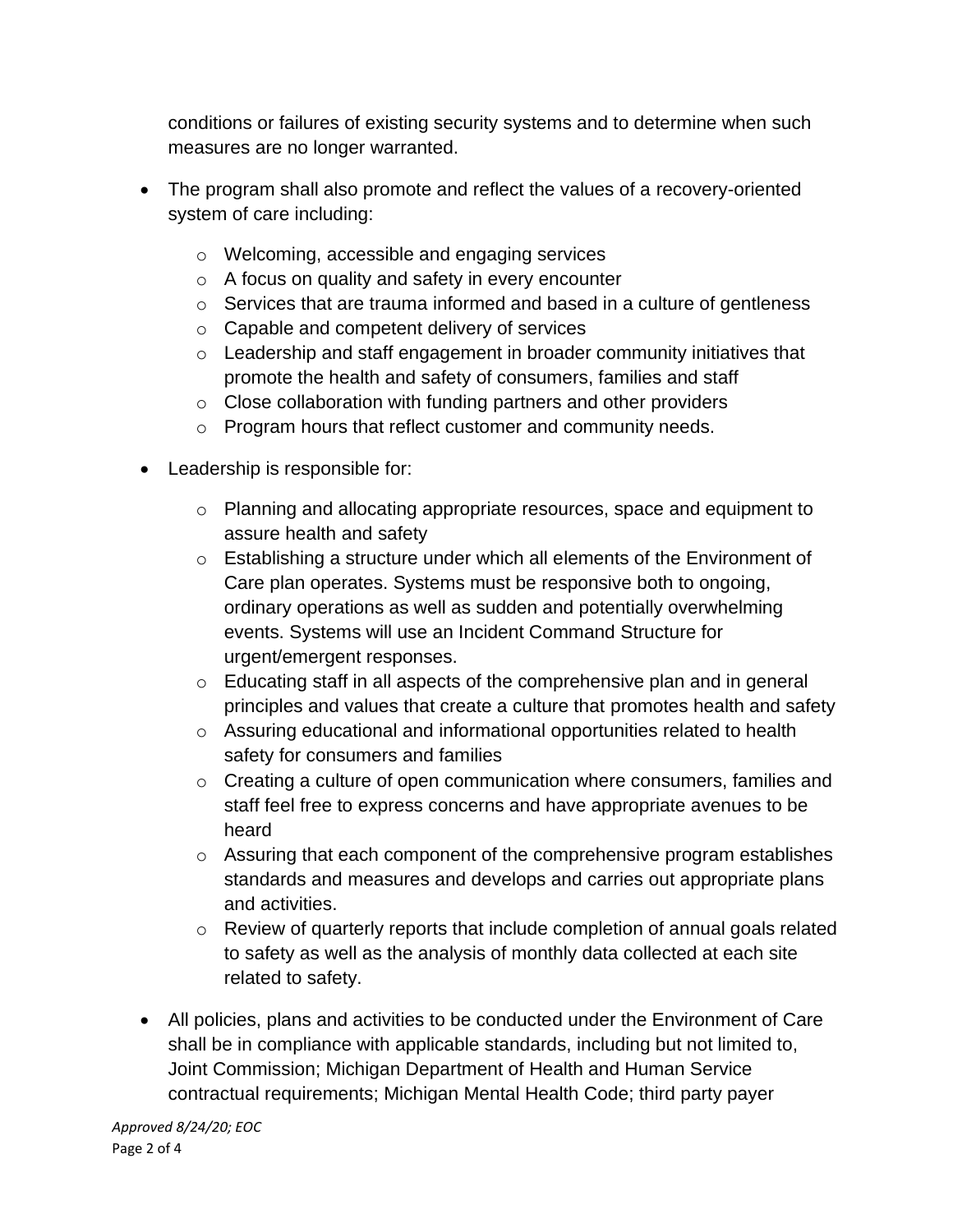requirements; city, township, county, state and federal regulations and laws; and Washtenaw County standards, policies and procedures. It is the responsibility of leadership and assigned staff to consult appropriate references and experts to assure full compliance.

## **DEFINITIONS**

Incident Command: A system designed to enable effective and efficient domestic incident management by integrating a combination of facilities, equipment, personnel, procedures, and communications operating within a common organizational structure.

Near Miss**:** An event occurring in the course of service provision that had the potential to result in significant harm to consumers, staff or others.

## **PROCEDURES**

*See procedures manual*

## **REFERENCES**

- Joint Commission Standards for Behavioral Health Care
	- o Environment of Care Chapter
	- o Leadership Chapter
	- o Human Resources Chapter
- Washtenaw County Policies and Procedures
- Washtenaw Community Health Organization: Regional Policies and Procedures

## **EXHIBITS**

A. Environment of Care Structure